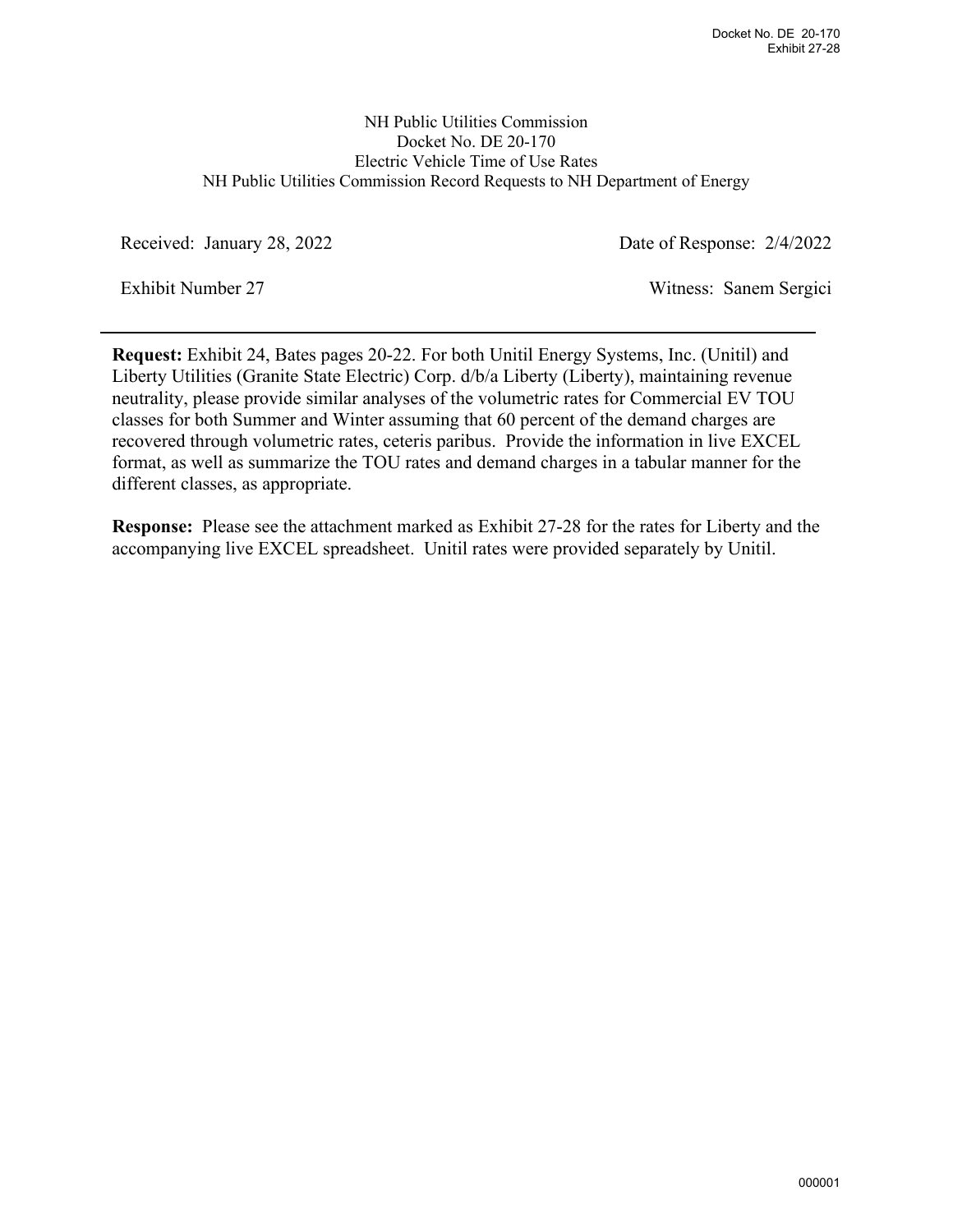## NH Public Utilities Commission Docket No. DE 20-170 Electric Vehicle Time of Use Rates NH Public Utilities Commission Record Requests to NH Department of Energy

Received: January 28, 2022 Date of Response: 2/4/2022

Exhibit Number 28 Witness: Sanem Sergici

**Request:** Exhibit 24, Bates pages 20-22. For both Unitil Energy Systems, Inc. (Unitil) and Liberty Utilities (Granite State Electric) Corp. d/b/a Liberty (Liberty), maintaining revenue neutrality, please provide similar analyses of the volumetric rates for Commercial EV TOU classes for both Summer and Winter assuming that 75 percent of the demand charges are recovered through volumetric rates, ceteris paribus. Provide the information in live EXCEL format, as well as summarize the TOU rates and demand charges in a tabular manner for the different classes, as appropriate.

**Response:** Please see the attachment marked as Exhibit 27-28 for the rates for Liberty and the accompanying live EXCEL spreadsheet. Unitil rates were provided separately by Unitil.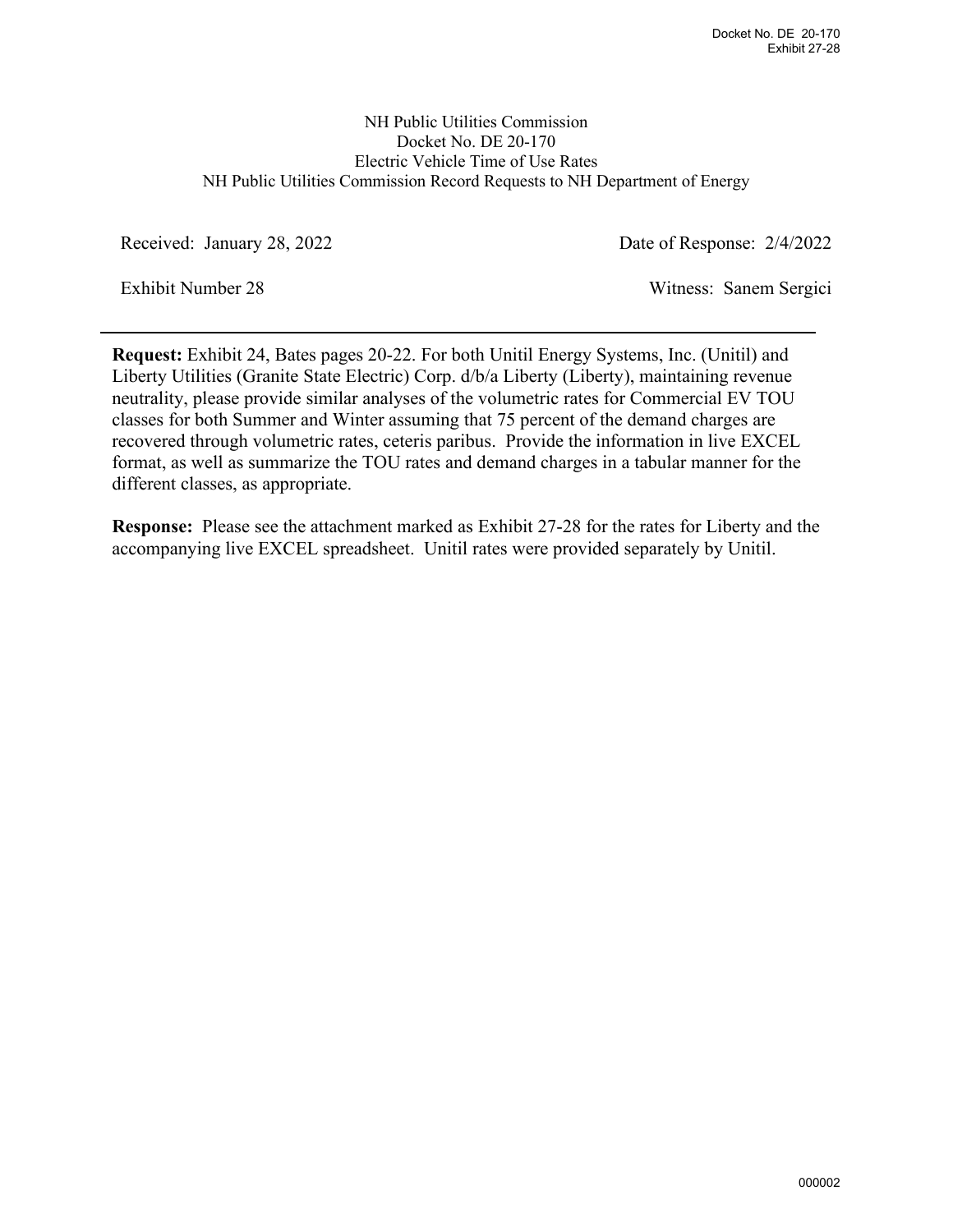$%$  of original demand charge

Table: Comparison of Bills with Different Rate Options ‐ For Representative Charging Facilities

| \$/month<br><b>Original G-1</b><br>\$2,043<br>\$2,523<br>\$5,381<br>DOE Rate - Original TOU (100% reduction in demand charge)<br>\$/month<br>\$1,459<br>\$2,406<br>\$6,609<br>DOE Rate - Original TOU and 1/2Demand charge<br>\$/month<br>\$2,005<br>\$2,952<br>\$7,519<br>% of original<br>\$1,699<br>\$6,865<br>DOE Rate - 75% reduction in demand charge + rest of distribution revenue from TOU<br>\$/month<br>\$2,616<br>\$/month<br>\$7,019<br>DOE Rate - 60% reduction in demand charge + rest of distribution revenue from TOU<br>\$1,843<br>\$2,742<br>\$/month<br>DOE Rate - 50% reduction in demand charge + rest of distribution revenue from TOU<br>\$1,939<br>\$2,825<br>\$7,122<br><b>Customer Charge</b><br>\$/month<br>G-1 original<br>428.76<br><b>EV Charging Facility Assumptions</b><br>Facility 1<br>Facility 2<br>Facility 3<br>kWh/month<br>27,000<br>Total kWh<br>4,500<br>8,640<br>Max kW<br>kW<br>120<br>120<br>200<br>%<br>5%<br>10%<br>19%<br>Utilization<br><b>TOU Load</b><br>Allocation of kWh TOU Periods<br>Summer<br>Peak<br>%<br>25%<br>15%<br>Midpeak<br>10%<br>Offpeak<br>%<br>Winter<br>Peak<br>%<br>25%<br>15%<br>Midpeak<br>Offpeak<br>%<br>10%<br>Rates<br>Liberty G-1 original<br>\$/kWh<br>Energy Charges (D, T, G, and other)<br>\$0.116<br>\$/kW<br>\$9.100<br><b>Distribution Demand Charges</b><br>DOE TOU Rates for different levels of demand charges<br>DOE Rate -<br>75% reduction in 60% reduction in 50% reduction in<br>Summer<br>Original TOU<br>demand charge<br>demand charge<br>demand charge<br>\$/kWh<br>\$0.43343<br>\$0.42514<br>\$0.42017<br>Peak<br>\$0.41685<br>\$/kWh<br>\$0.11840<br>\$0.11106<br>\$0.10665<br>\$0.10371<br>Midpeak<br>Offpeak<br>\$/kWh<br>\$0.08230<br>\$0.07598<br>\$0.07219<br>\$0.06967<br>Winter<br>Peak<br>\$/kWh<br>\$0.28066<br>\$0.27296<br>\$0.26525<br>\$0.26833<br>\$/kWh<br>\$0.09934<br>\$0.09269<br>\$0.08870<br>\$0.08604<br>Midpeak<br>\$0.08852<br>\$0.08228<br>Offpeak<br>\$/kWh<br>\$0.09477<br>\$0.08478 | <b>Monthly Bill</b> | Unit | Facility 1 | Facility 2 | Facility 3 |  |
|--------------------------------------------------------------------------------------------------------------------------------------------------------------------------------------------------------------------------------------------------------------------------------------------------------------------------------------------------------------------------------------------------------------------------------------------------------------------------------------------------------------------------------------------------------------------------------------------------------------------------------------------------------------------------------------------------------------------------------------------------------------------------------------------------------------------------------------------------------------------------------------------------------------------------------------------------------------------------------------------------------------------------------------------------------------------------------------------------------------------------------------------------------------------------------------------------------------------------------------------------------------------------------------------------------------------------------------------------------------------------------------------------------------------------------------------------------------------------------------------------------------------------------------------------------------------------------------------------------------------------------------------------------------------------------------------------------------------------------------------------------------------------------------------------------------------------------------------------------------------------------------------------------------------------------------------------------------------------------------------------------------------|---------------------|------|------------|------------|------------|--|
|                                                                                                                                                                                                                                                                                                                                                                                                                                                                                                                                                                                                                                                                                                                                                                                                                                                                                                                                                                                                                                                                                                                                                                                                                                                                                                                                                                                                                                                                                                                                                                                                                                                                                                                                                                                                                                                                                                                                                                                                                    |                     |      |            |            |            |  |
|                                                                                                                                                                                                                                                                                                                                                                                                                                                                                                                                                                                                                                                                                                                                                                                                                                                                                                                                                                                                                                                                                                                                                                                                                                                                                                                                                                                                                                                                                                                                                                                                                                                                                                                                                                                                                                                                                                                                                                                                                    |                     |      |            |            |            |  |
| 25%<br>40%<br>50%                                                                                                                                                                                                                                                                                                                                                                                                                                                                                                                                                                                                                                                                                                                                                                                                                                                                                                                                                                                                                                                                                                                                                                                                                                                                                                                                                                                                                                                                                                                                                                                                                                                                                                                                                                                                                                                                                                                                                                                                  |                     |      |            |            |            |  |
|                                                                                                                                                                                                                                                                                                                                                                                                                                                                                                                                                                                                                                                                                                                                                                                                                                                                                                                                                                                                                                                                                                                                                                                                                                                                                                                                                                                                                                                                                                                                                                                                                                                                                                                                                                                                                                                                                                                                                                                                                    |                     |      |            |            |            |  |
|                                                                                                                                                                                                                                                                                                                                                                                                                                                                                                                                                                                                                                                                                                                                                                                                                                                                                                                                                                                                                                                                                                                                                                                                                                                                                                                                                                                                                                                                                                                                                                                                                                                                                                                                                                                                                                                                                                                                                                                                                    |                     |      |            |            |            |  |
|                                                                                                                                                                                                                                                                                                                                                                                                                                                                                                                                                                                                                                                                                                                                                                                                                                                                                                                                                                                                                                                                                                                                                                                                                                                                                                                                                                                                                                                                                                                                                                                                                                                                                                                                                                                                                                                                                                                                                                                                                    |                     |      |            |            |            |  |
|                                                                                                                                                                                                                                                                                                                                                                                                                                                                                                                                                                                                                                                                                                                                                                                                                                                                                                                                                                                                                                                                                                                                                                                                                                                                                                                                                                                                                                                                                                                                                                                                                                                                                                                                                                                                                                                                                                                                                                                                                    |                     |      |            |            |            |  |
|                                                                                                                                                                                                                                                                                                                                                                                                                                                                                                                                                                                                                                                                                                                                                                                                                                                                                                                                                                                                                                                                                                                                                                                                                                                                                                                                                                                                                                                                                                                                                                                                                                                                                                                                                                                                                                                                                                                                                                                                                    |                     |      |            |            |            |  |
|                                                                                                                                                                                                                                                                                                                                                                                                                                                                                                                                                                                                                                                                                                                                                                                                                                                                                                                                                                                                                                                                                                                                                                                                                                                                                                                                                                                                                                                                                                                                                                                                                                                                                                                                                                                                                                                                                                                                                                                                                    |                     |      |            |            |            |  |
|                                                                                                                                                                                                                                                                                                                                                                                                                                                                                                                                                                                                                                                                                                                                                                                                                                                                                                                                                                                                                                                                                                                                                                                                                                                                                                                                                                                                                                                                                                                                                                                                                                                                                                                                                                                                                                                                                                                                                                                                                    |                     |      |            |            |            |  |
|                                                                                                                                                                                                                                                                                                                                                                                                                                                                                                                                                                                                                                                                                                                                                                                                                                                                                                                                                                                                                                                                                                                                                                                                                                                                                                                                                                                                                                                                                                                                                                                                                                                                                                                                                                                                                                                                                                                                                                                                                    |                     |      |            |            |            |  |
|                                                                                                                                                                                                                                                                                                                                                                                                                                                                                                                                                                                                                                                                                                                                                                                                                                                                                                                                                                                                                                                                                                                                                                                                                                                                                                                                                                                                                                                                                                                                                                                                                                                                                                                                                                                                                                                                                                                                                                                                                    |                     |      |            |            |            |  |
|                                                                                                                                                                                                                                                                                                                                                                                                                                                                                                                                                                                                                                                                                                                                                                                                                                                                                                                                                                                                                                                                                                                                                                                                                                                                                                                                                                                                                                                                                                                                                                                                                                                                                                                                                                                                                                                                                                                                                                                                                    |                     |      |            |            |            |  |
|                                                                                                                                                                                                                                                                                                                                                                                                                                                                                                                                                                                                                                                                                                                                                                                                                                                                                                                                                                                                                                                                                                                                                                                                                                                                                                                                                                                                                                                                                                                                                                                                                                                                                                                                                                                                                                                                                                                                                                                                                    |                     |      |            |            |            |  |
|                                                                                                                                                                                                                                                                                                                                                                                                                                                                                                                                                                                                                                                                                                                                                                                                                                                                                                                                                                                                                                                                                                                                                                                                                                                                                                                                                                                                                                                                                                                                                                                                                                                                                                                                                                                                                                                                                                                                                                                                                    |                     |      |            |            |            |  |
|                                                                                                                                                                                                                                                                                                                                                                                                                                                                                                                                                                                                                                                                                                                                                                                                                                                                                                                                                                                                                                                                                                                                                                                                                                                                                                                                                                                                                                                                                                                                                                                                                                                                                                                                                                                                                                                                                                                                                                                                                    |                     |      |            |            |            |  |
|                                                                                                                                                                                                                                                                                                                                                                                                                                                                                                                                                                                                                                                                                                                                                                                                                                                                                                                                                                                                                                                                                                                                                                                                                                                                                                                                                                                                                                                                                                                                                                                                                                                                                                                                                                                                                                                                                                                                                                                                                    |                     |      |            |            |            |  |
|                                                                                                                                                                                                                                                                                                                                                                                                                                                                                                                                                                                                                                                                                                                                                                                                                                                                                                                                                                                                                                                                                                                                                                                                                                                                                                                                                                                                                                                                                                                                                                                                                                                                                                                                                                                                                                                                                                                                                                                                                    |                     |      |            |            |            |  |
|                                                                                                                                                                                                                                                                                                                                                                                                                                                                                                                                                                                                                                                                                                                                                                                                                                                                                                                                                                                                                                                                                                                                                                                                                                                                                                                                                                                                                                                                                                                                                                                                                                                                                                                                                                                                                                                                                                                                                                                                                    |                     |      |            |            |            |  |
|                                                                                                                                                                                                                                                                                                                                                                                                                                                                                                                                                                                                                                                                                                                                                                                                                                                                                                                                                                                                                                                                                                                                                                                                                                                                                                                                                                                                                                                                                                                                                                                                                                                                                                                                                                                                                                                                                                                                                                                                                    |                     |      |            |            |            |  |
|                                                                                                                                                                                                                                                                                                                                                                                                                                                                                                                                                                                                                                                                                                                                                                                                                                                                                                                                                                                                                                                                                                                                                                                                                                                                                                                                                                                                                                                                                                                                                                                                                                                                                                                                                                                                                                                                                                                                                                                                                    |                     |      |            |            |            |  |
|                                                                                                                                                                                                                                                                                                                                                                                                                                                                                                                                                                                                                                                                                                                                                                                                                                                                                                                                                                                                                                                                                                                                                                                                                                                                                                                                                                                                                                                                                                                                                                                                                                                                                                                                                                                                                                                                                                                                                                                                                    |                     |      |            |            |            |  |
|                                                                                                                                                                                                                                                                                                                                                                                                                                                                                                                                                                                                                                                                                                                                                                                                                                                                                                                                                                                                                                                                                                                                                                                                                                                                                                                                                                                                                                                                                                                                                                                                                                                                                                                                                                                                                                                                                                                                                                                                                    |                     |      |            |            |            |  |
|                                                                                                                                                                                                                                                                                                                                                                                                                                                                                                                                                                                                                                                                                                                                                                                                                                                                                                                                                                                                                                                                                                                                                                                                                                                                                                                                                                                                                                                                                                                                                                                                                                                                                                                                                                                                                                                                                                                                                                                                                    |                     |      |            |            |            |  |
|                                                                                                                                                                                                                                                                                                                                                                                                                                                                                                                                                                                                                                                                                                                                                                                                                                                                                                                                                                                                                                                                                                                                                                                                                                                                                                                                                                                                                                                                                                                                                                                                                                                                                                                                                                                                                                                                                                                                                                                                                    |                     |      |            |            |            |  |
|                                                                                                                                                                                                                                                                                                                                                                                                                                                                                                                                                                                                                                                                                                                                                                                                                                                                                                                                                                                                                                                                                                                                                                                                                                                                                                                                                                                                                                                                                                                                                                                                                                                                                                                                                                                                                                                                                                                                                                                                                    |                     |      |            |            |            |  |
|                                                                                                                                                                                                                                                                                                                                                                                                                                                                                                                                                                                                                                                                                                                                                                                                                                                                                                                                                                                                                                                                                                                                                                                                                                                                                                                                                                                                                                                                                                                                                                                                                                                                                                                                                                                                                                                                                                                                                                                                                    |                     |      |            |            |            |  |
|                                                                                                                                                                                                                                                                                                                                                                                                                                                                                                                                                                                                                                                                                                                                                                                                                                                                                                                                                                                                                                                                                                                                                                                                                                                                                                                                                                                                                                                                                                                                                                                                                                                                                                                                                                                                                                                                                                                                                                                                                    |                     |      |            |            |            |  |
|                                                                                                                                                                                                                                                                                                                                                                                                                                                                                                                                                                                                                                                                                                                                                                                                                                                                                                                                                                                                                                                                                                                                                                                                                                                                                                                                                                                                                                                                                                                                                                                                                                                                                                                                                                                                                                                                                                                                                                                                                    |                     |      |            |            |            |  |
|                                                                                                                                                                                                                                                                                                                                                                                                                                                                                                                                                                                                                                                                                                                                                                                                                                                                                                                                                                                                                                                                                                                                                                                                                                                                                                                                                                                                                                                                                                                                                                                                                                                                                                                                                                                                                                                                                                                                                                                                                    |                     |      |            |            |            |  |
|                                                                                                                                                                                                                                                                                                                                                                                                                                                                                                                                                                                                                                                                                                                                                                                                                                                                                                                                                                                                                                                                                                                                                                                                                                                                                                                                                                                                                                                                                                                                                                                                                                                                                                                                                                                                                                                                                                                                                                                                                    |                     |      |            |            |            |  |
|                                                                                                                                                                                                                                                                                                                                                                                                                                                                                                                                                                                                                                                                                                                                                                                                                                                                                                                                                                                                                                                                                                                                                                                                                                                                                                                                                                                                                                                                                                                                                                                                                                                                                                                                                                                                                                                                                                                                                                                                                    |                     |      |            |            |            |  |
|                                                                                                                                                                                                                                                                                                                                                                                                                                                                                                                                                                                                                                                                                                                                                                                                                                                                                                                                                                                                                                                                                                                                                                                                                                                                                                                                                                                                                                                                                                                                                                                                                                                                                                                                                                                                                                                                                                                                                                                                                    |                     |      |            |            |            |  |
|                                                                                                                                                                                                                                                                                                                                                                                                                                                                                                                                                                                                                                                                                                                                                                                                                                                                                                                                                                                                                                                                                                                                                                                                                                                                                                                                                                                                                                                                                                                                                                                                                                                                                                                                                                                                                                                                                                                                                                                                                    |                     |      |            |            |            |  |
|                                                                                                                                                                                                                                                                                                                                                                                                                                                                                                                                                                                                                                                                                                                                                                                                                                                                                                                                                                                                                                                                                                                                                                                                                                                                                                                                                                                                                                                                                                                                                                                                                                                                                                                                                                                                                                                                                                                                                                                                                    |                     |      |            |            |            |  |
|                                                                                                                                                                                                                                                                                                                                                                                                                                                                                                                                                                                                                                                                                                                                                                                                                                                                                                                                                                                                                                                                                                                                                                                                                                                                                                                                                                                                                                                                                                                                                                                                                                                                                                                                                                                                                                                                                                                                                                                                                    |                     |      |            |            |            |  |

#### 000003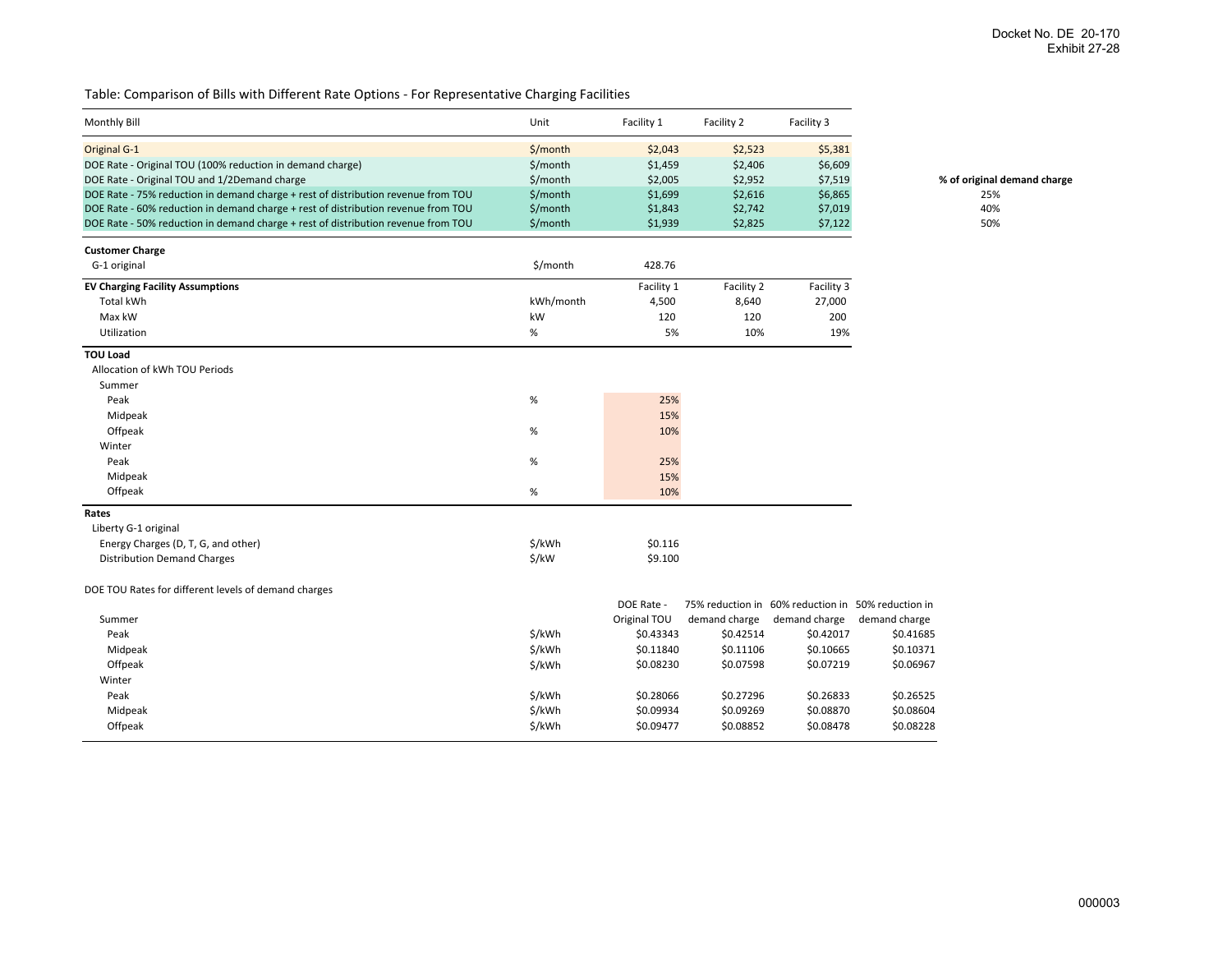# **Liberty High Draw Rates (Combined G1 and G2)**

**Demand charge reduction: 100% (ORIGINAL TOU)**

|                | Generation<br>(S/kWh) | Transmission<br>(S/kWh) | Distribution<br>(S/kWh) | Other<br>charges<br>(S/KWh) | Total<br>(\$/kWh) |
|----------------|-----------------------|-------------------------|-------------------------|-----------------------------|-------------------|
| Summer         |                       |                         |                         |                             |                   |
| Peak           | \$0.24677             | \$0.14352               | \$0.03716               | \$0.00598                   | \$0.43343         |
| Midpeak        | \$0.06139             | \$0.01811               | \$0.03292               | \$0.00598                   | \$0.11840         |
| <b>Offpeak</b> | \$0.04800             | \$0.00000               | \$0.02832               | \$0.00598                   | \$0.08230         |
| Winter         |                       |                         |                         |                             |                   |
| Peak           | \$0.07436             | \$0.16579               | \$0.03453               | \$0.00598                   | \$0.28066         |
| Midpeak        | \$0.05994             | \$0.00362               | \$0.02979               | \$0.00598                   | \$0.09934         |
| Offpeak        | \$0.05782             | \$0.00297               | \$0.02800               | \$0.00598                   | \$0.09477         |
|                |                       | Peak: Offpeak           |                         |                             |                   |

| Summer ratio | 5.3:1 |
|--------------|-------|
| Winter ratio | 3.0:1 |

Original demand charge is 9.10 \$/kW for G1.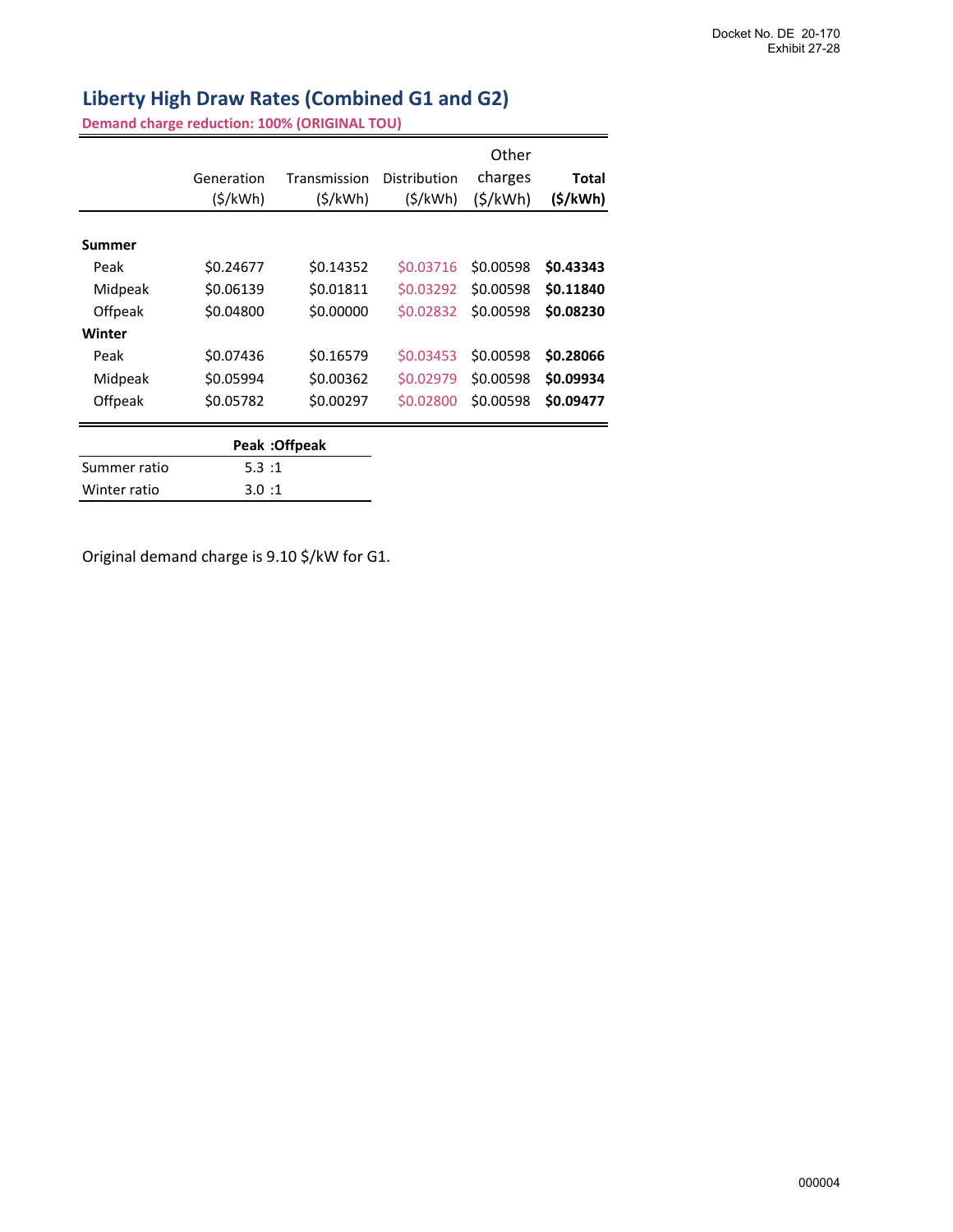| Generation<br>(S/kWh) | Transmission<br>(5/kWh) | Distribution<br>(S/KWh) | Other<br>charges<br>(\$/kWh) | Total<br>(\$/kWh) |
|-----------------------|-------------------------|-------------------------|------------------------------|-------------------|
|                       |                         |                         |                              |                   |
| \$0.24677             | \$0.14352               | \$0.02887               | \$0.00598                    | \$0.42514         |
| \$0.06139             | \$0.01811               | \$0.02558               | \$0.00598                    | \$0.11106         |
| \$0.04800             | \$0.00000               | \$0.02200               | \$0.00598                    | \$0.07598         |
|                       |                         |                         |                              |                   |
| \$0.07436             | \$0.16579               | \$0.02683               | \$0.00598                    | \$0.27296         |
| \$0.05994             | \$0.00362               | \$0.02315               | \$0.00598                    | \$0.09269         |
| \$0.05782             | \$0.00297               | \$0.02176               | \$0.00598                    | \$0.08852         |
|                       |                         |                         |                              |                   |

### **Demand charge reduction: 75%**

|              | Peak : Offpeak |
|--------------|----------------|
| Summer ratio | 5.6:1          |
| Winter ratio | 3.1:1          |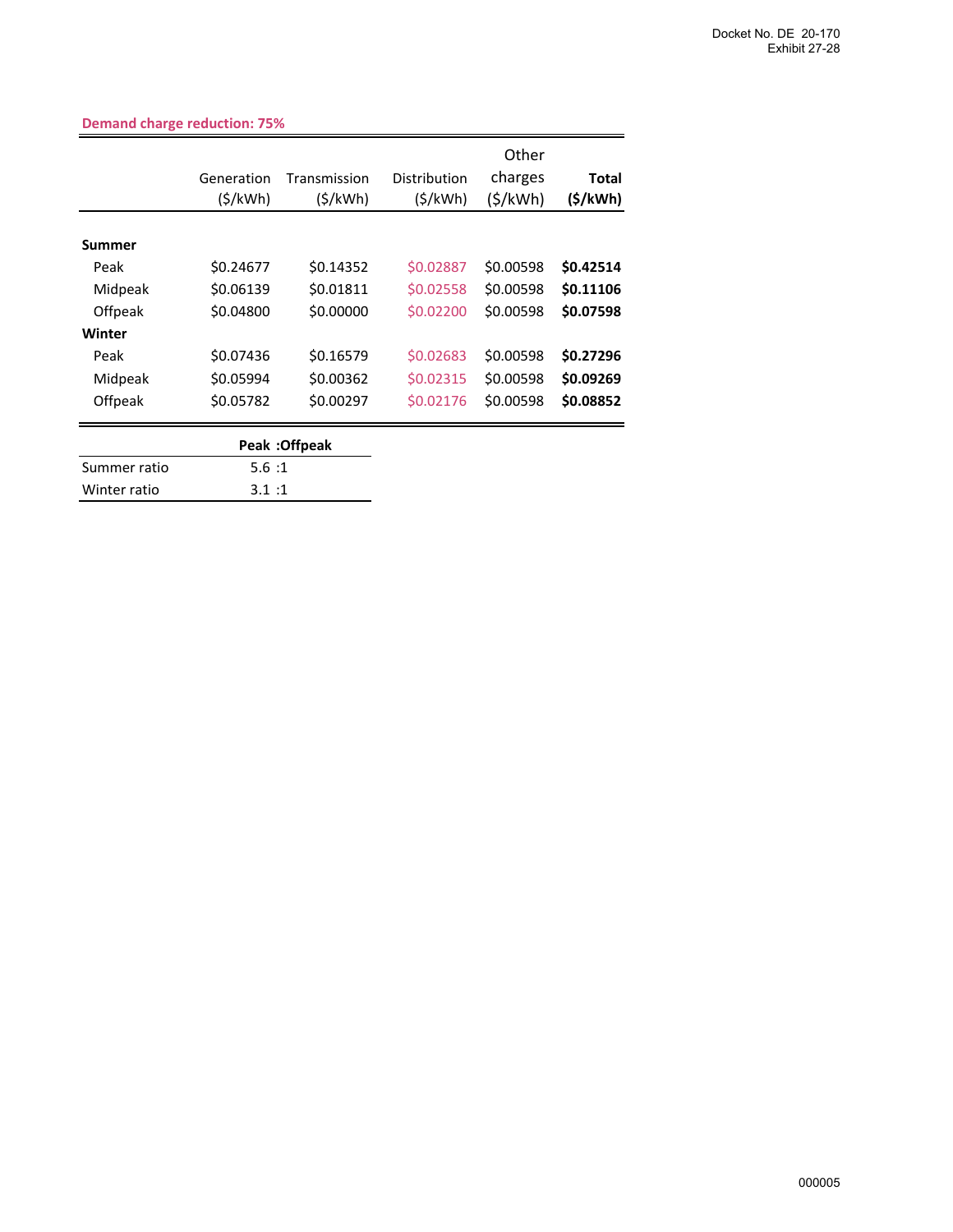|                | Generation<br>(S/kWh) | Transmission<br>(5/kWh) | Distribution<br>(S/KWh) | Other<br>charges<br>(\$/kWh) | <b>Total</b><br>(S/KWh) |
|----------------|-----------------------|-------------------------|-------------------------|------------------------------|-------------------------|
| Summer         |                       |                         |                         |                              |                         |
| Peak           | \$0.24677             | \$0.14352               | \$0.02390               | \$0.00598                    | \$0.42017               |
| Midpeak        | \$0.06139             | \$0.01811               | \$0.02117               | \$0.00598                    | \$0.10665               |
| Offpeak        | \$0.04800             | \$0.00000               | \$0.01821               | \$0.00598                    | \$0.07219               |
| Winter         |                       |                         |                         |                              |                         |
| Peak           | \$0.07436             | \$0.16579               | \$0.02221               | \$0.00598                    | \$0.26833               |
| Midpeak        | \$0.05994             | \$0.00362               | \$0.01916               | \$0.00598                    | \$0.08870               |
| <b>Offpeak</b> | \$0.05782             | \$0.00297               | \$0.01801               | \$0.00598                    | \$0.08478               |
|                |                       |                         |                         |                              |                         |

**Demand charge reduction: 60%**

|              | Peak: Offpeak |
|--------------|---------------|
| Summer ratio | 5.8:1         |
| Winter ratio | 3.2:1         |